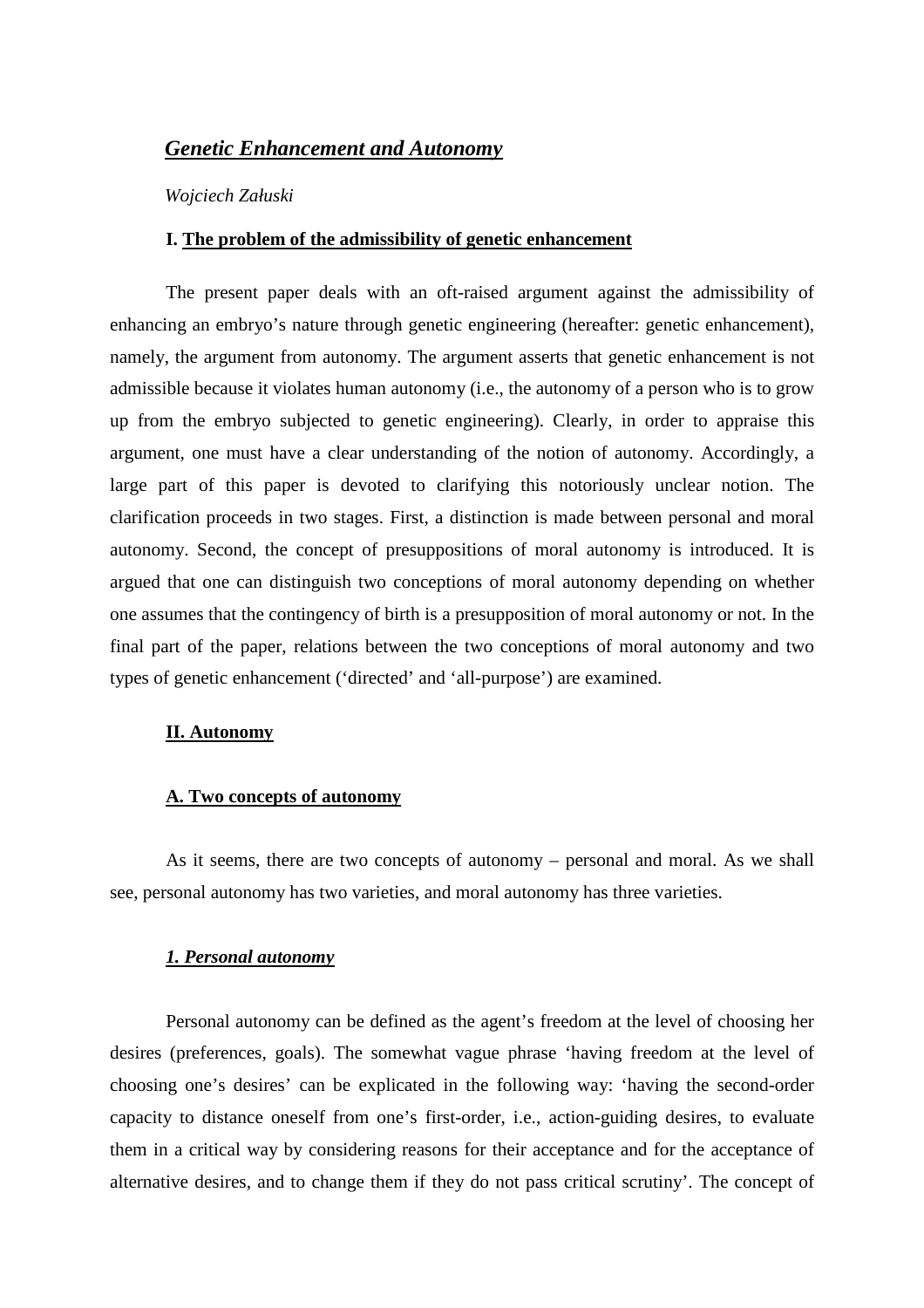personal autonomy has two varieties – material and formal. The formal variety does not forestall what desires (preferences, goals, etc.) an agent should choose (whether they be moral or amoral, whether they are to satisfy some ideal of human excellence or not, whether they are to be loyalty, commitment, obedience to a group or rather some kind of substantive independence, whether they can be self-destructive or not). The only thing it requires is that an agent should be able to critically evaluate her first-order desires, and, should these desires not pass the critical evaluation, to change them. Accordingly, on this variant, a personally autonomous agent can be just as well a self-sufficient individualist insensitive to the needs of others as an altruist treating others' needs as one's own needs – just as well a villain as a saint, etc. By contrast, the material variety requires that an agent should choose a specific type of desires (moral, realising some ideal of human excellence, prudent, or rational, etc.).**<sup>1</sup>**

 Three further remarks on the formal variety of the concept of personal autonomy are in order here. First, personal autonomy does not operate in an all-or-nothing fashion; rather, an agent may be personally autonomous to a higher or lesser degree. As it seems, though, no human being can be called an agent (i.e., the true author of her own actions) if she loses completely her personal autonomy. This is so because the agent's first-order, i.e. actionguiding desires can be really called *hers* only if she really wants to have these desires, i.e., if she has second-order desires to have and to realise her first-order desires. Accordingly, some level of personal autonomy is indispensable to human agency (though, as it must be admitted, it is difficult to determine what level exactly constitutes the threshold between agency and the lack of agency). As we shall see presently, the fact that in order to be called 'an agent' a subject must exhibit some level of personal autonomy is relevant to the question about the relations between personal autonomy and moral autonomy. Second, personal autonomy is a *value –* a desirable feature of human being. One can argue for this claim indirectly: personal autonomy is a value, as it is a necessary condition of human agency, or directly: personal autonomy is a value because the very capacity not to yield unreflectively to one's first-order desires is valuable in itself. Third, personal autonomy should be distinguished from freedom at the level of realising one's desires, i.e., from freedom understood as the lack of obstacles in realising one's desires. It is worth noting that an agent may be personally autonomous and free (in the sense 'encountering no obstacles in realising her desires'), personally autonomous

 $\overline{a}$ 

**<sup>1</sup>**Defining autonomy as a second-order capacity, i.e., as a capacity to distance oneself from one's first order, i.e., action-guiding desires, is widespread in the relevant literature. Also my distinction between formal and material autonomy is not new. See, for instance, **G. DWORKIN**, *The Theory and Practice of Autonomy*, 6th ed., Cambridge, Cambridge University Press, 2001 (Dworkin writes about formal and substantive autonomy); **H. G. FRANKFURT**, "Freedom of the Will and a Concept of a Person", *Journal of Philosophy*, 1971, No 68, pp. 5- 25.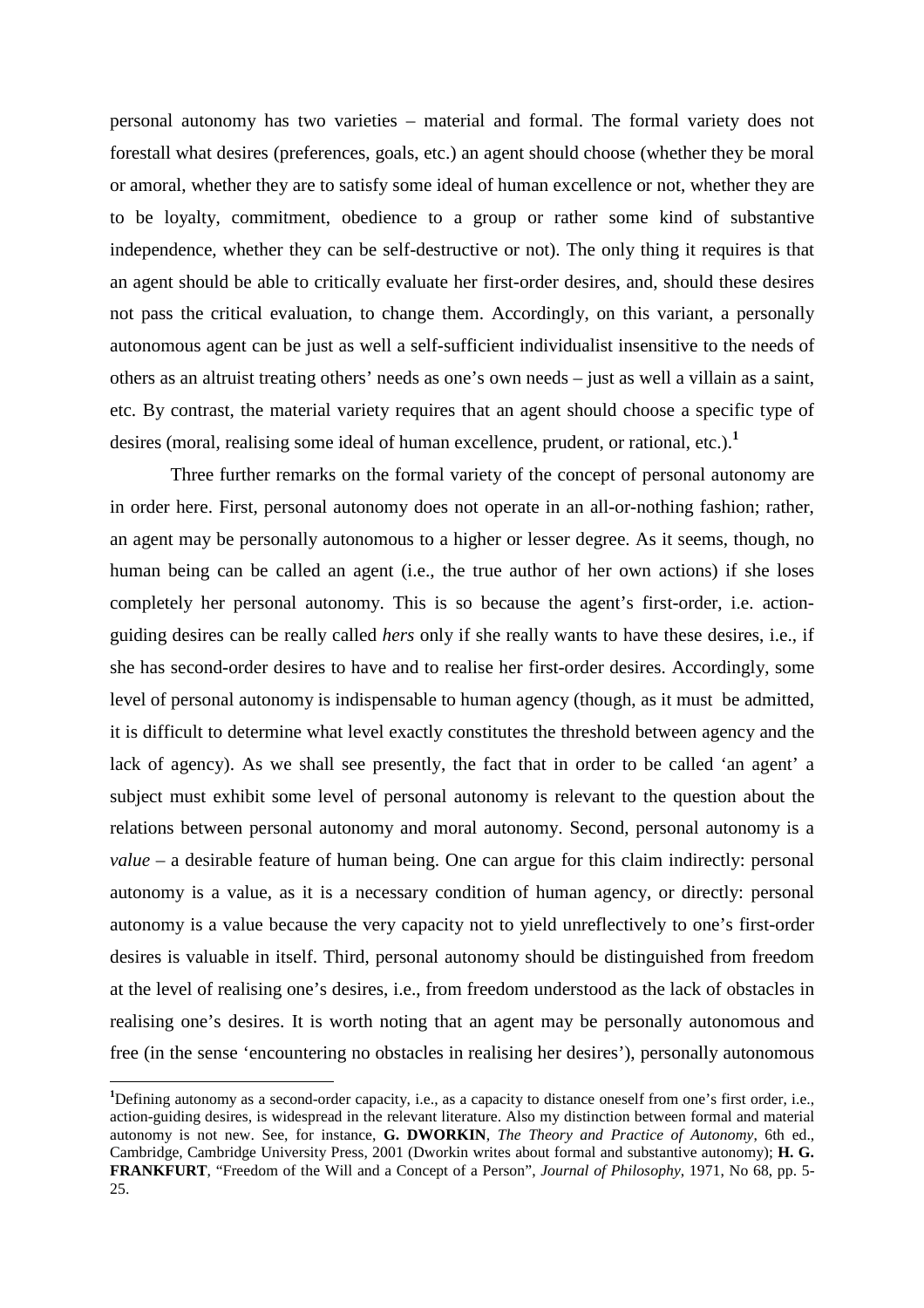and non-free, personally non-autonomous and free, and personally non-autonomous and nonfree.

Let me now turn to the second concept of autonomy – moral autonomy.

## *2. Moral autonomy*

Moral autonomy can be defined as the agent's capacity to reflectively choose moral principles which are to govern her actions and/or reflectively affirm moral principles which she already accepts (and which she may have originally accepted on unreflective grounds), i.e., as the capacity for normative self-government. I shall call this understanding of moral autonomy 'the strong variety of moral autonomy' (to be distinguished from its two other varieties discussed below). This variety has a formal and material variant. The material variant specifies what moral principles an agent should reflectively choose and affirm if she is to be called 'morally autonomous', while the formal variant requires only that the agent should reflectively choose moral principles which are to govern her actions and/or reflectively affirm moral principles she already accepts.

Moral autonomy can be understood also in a weaker way – as the capacity to understand moral principles as a specific kind of reasons for action (i.e., as different from conventional rules) requiring obedience in an especially categorical way. I call this understanding of moral autonomy 'the weak variety of moral autonomy'. What this variety implies is that an agent understands moral principles *qua* moral principles. In other words, it implies that an agent can discern the specificity of moral principles which consists in that they (as opposed to conventional rules) constitute particularly strong reasons for action, i.e., reasons overriding other reasons for action. It does not imply that the agent has the capacity to reflectively choose moral principles and/or reflectively affirm principles which she already accepts. Of note is the fact that this variety of moral autonomy constitutes a cognitive element of the moral sense and thereby a condition of moral accountability (the second element of the moral sense is motivational – it is a tendency of the agent to comply with moral principles). Accordingly, an agent who commits a crime can be held morally accountable for her deed only if she exhibits a cognitive element of the moral sense (clearly, by definition, such an agent has a defective motivational element of the moral sense). Similarly to the strong variety of moral autonomy, one can also distinguish a material and formal variant of the weak variety of moral autonomy.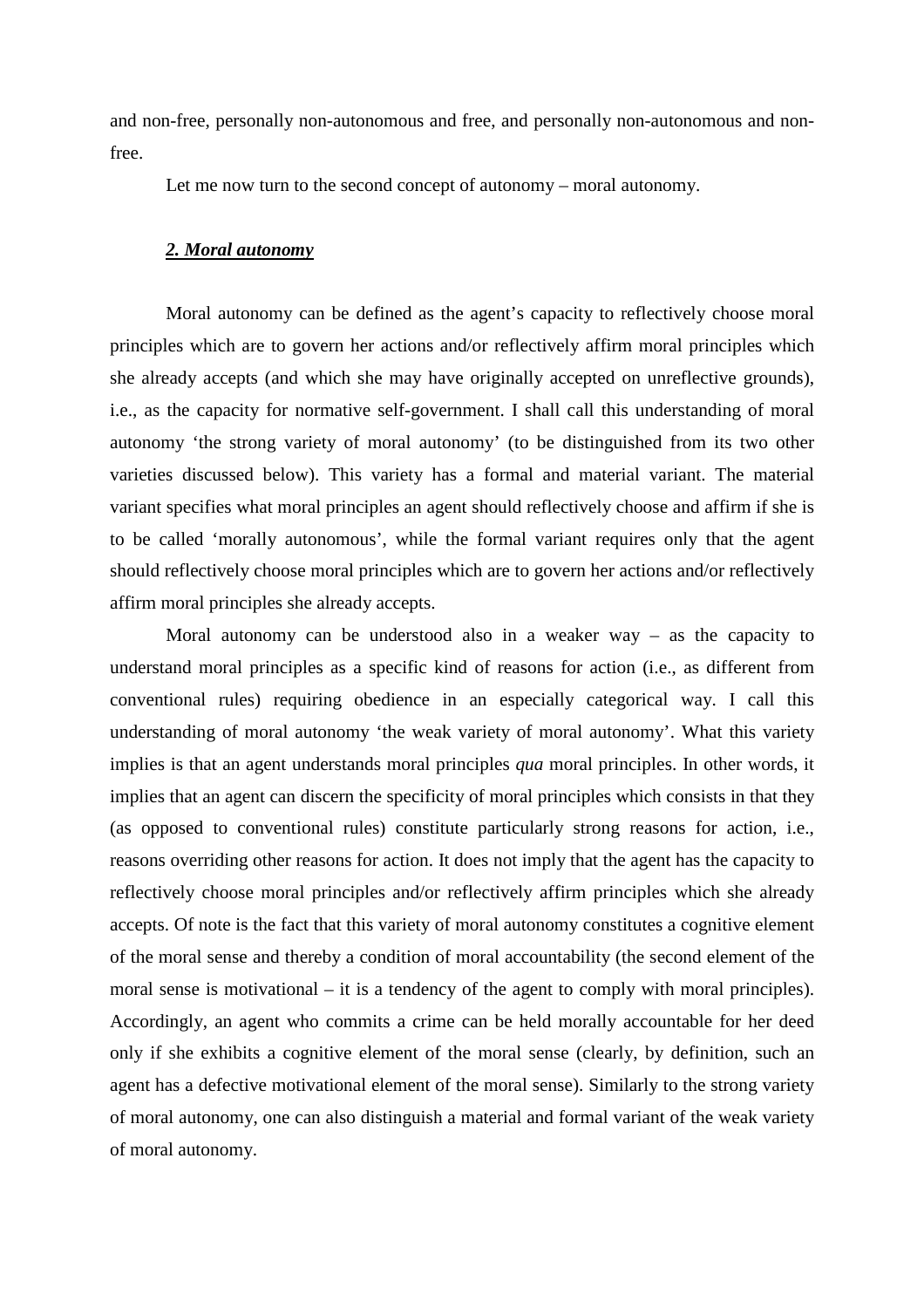Apart from the strong and weak variety of moral autonomy, one should also mention about what can be called 'Kantian moral autonomy' or 'the strongest variety of moral autonomy'. Kantian moral autonomy can be defined as the agent's capacity to reflectively choose moral principles which are to govern her actions and/or reflectively affirm moral principles which she already accepts, and – additionally – to be motivated by these moral principles alone, without interference of any empirical causes. Analogously to the weak and strong variety of moral autonomy, Kantian moral autonomy can also be divided into a formal and material variant. As can be readily seen, the formal variant of Kantian moral autonomy implies the formal variant of the strong variety of moral autonomy (which, in turn, implies the formal variant of the weak variety of moral autonomy).

The results of the analyses conducted in sections 1 and 2 can be schematically summarized in the following way:

### *Personal autonomy*

I. Formal variety (second-order capacity to choose one's first-order desires; it is not specified which desires should be chosen).

II. Material variety (second-order capacity to choose one's first-order desires; it is specified which desires should be chosen).

#### *Moral autonomy*

I. Weak variety

1. Formal variant (understanding moral principles *qua* moral principles; moral principles are not specified).

2. Material variant (understanding moral principles *qua* moral principles; moral principles are specified).

II. Strong variety

1. Formal variant (capacity to reflectively choose moral principles which are to govern one's actions and/or reflectively affirm moral principles which one already accepts; it is not specified which moral principles should be chosen).

2. Material variant (capacity to reflectively choose moral principles which are to govern one's actions and/or reflectively affirm moral principles which one already accepts; it is specified which moral principles should be chosen).

III. Strongest variety (Kantian moral autonomy)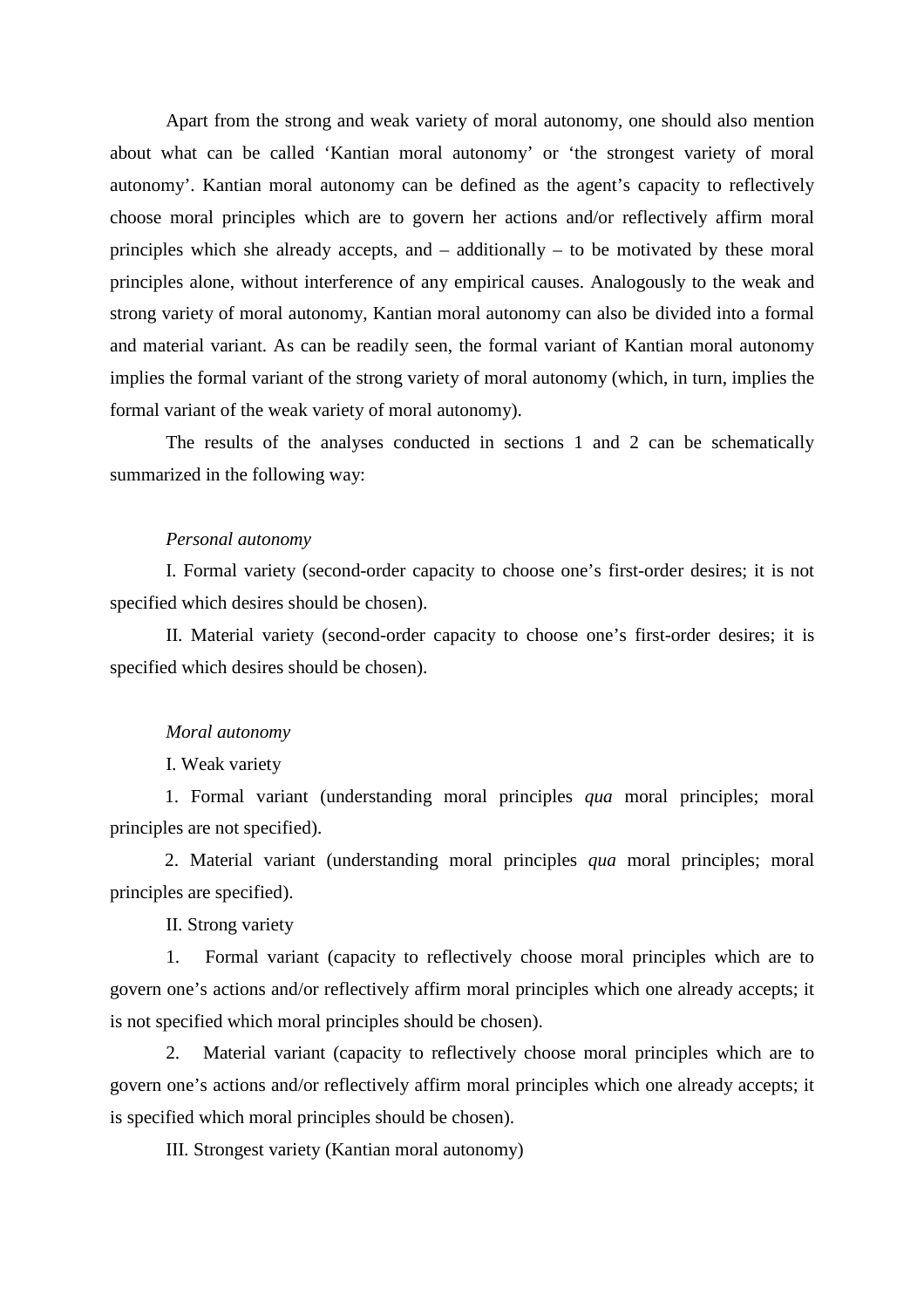1. Formal variant (capacity to reflectively choose moral principles which are to govern one's actions and/or reflectively affirm moral principles which one already accepts, and to be motivated by these moral principles alone, without interference of any empirical causes; it is not specified which moral principles should be chosen).

2. Material variant (capacity to reflectively choose moral principles which are to govern one's actions and/or reflectively affirm moral principles which one already accepts, and to be motivated by these moral principles alone, without interference of any empirical causes; it is specified which moral principles should be chosen).

In the remainder of this paper, by personal autonomy I shall mean 'the formal variety of personal autonomy', and by moral autonomy I shall mean 'the formal variant of the strong variety of moral autonomy'. The narrowing down of my considerations to the two varieties of autonomy is due to the fact these two varieties seem to be the best explications of the concepts of personal and moral autonomy. The material variety of personal autonomy seems to be too strong: the requirement that an autonomous agent ought to choose a concrete type of firsorder desires does not harmonize well with the notion of personal autonomy as it is usually used in the philosophical discourse. Besides, the material variety of personal autonomy becomes hard to distinguish from moral autonomy. As for moral autonomy, its weak variety seems to be too thin – moral autonomy seems to require something more than just the capacity to understand moral principles *qua* moral principles, while its strongest variety seems to be too thick – moral autonomy does not have to require that the agent should have the capacity to be motivated by moral considerations alone. However, I want to emphasize that, in my view, all the above varieties of autonomy are legitimate explications of the notion of autonomy. The formal variety of personal autonomy and the formal variant of the strong variety of moral autonomy seem to be just the best explications from among a number of legitimate explications, i.e., they seem to be explications that capture best the specificity of the concept of autonomy as it is used in the philosophical discourse.

Before I turn to the problem of the presuppositions of moral autonomy, I shall devote some attention to the problem of the relationships between these two concepts. Two different views of these relationships emerge. The first view states that they are entirely independent in the sense that an agent can be morally autonomous without being personally autonomous. This view leads to a rather counterintuitive conclusion that an agent's being entirely incapable of freely shaping and/or changing her first-order desires does not exclude her capacity to reflectively choose and/or reflectively affirm moral principles. According to the second view,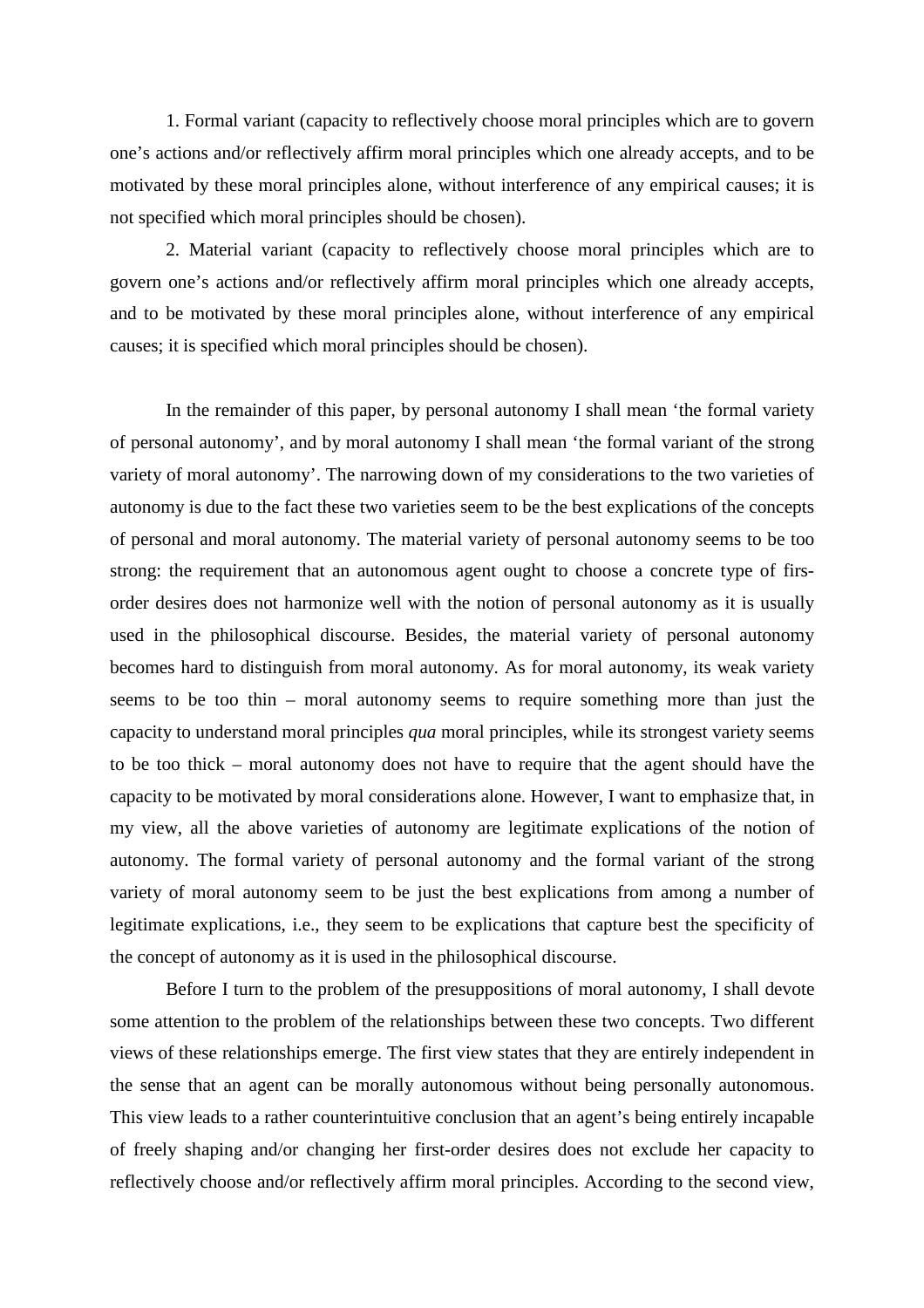the two concepts are partially dependent in the sense that an agent must be at least to some extent personally autonomous in order to be morally autonomous (to the same extent to which human agency presupposes personal autonomy, because moral autonomy presupposes human agency). This second view seems to be more plausible, because the capacity to reflectively choose and/or affirm moral principles seems to require some level of the capacity to distance oneself from one's first-order desires.

### **B. Presuppositions of autonomy**

What has been said so far – that there are two main concepts of autonomy, and that moral autonomy presupposes human agency ('being a true author of one's actions'), which, in turn, presupposes some level of personal autonomy – seems to be rather uncontroversial. What is controversial is whether moral autonomy has any other presuppositions and whether personal autonomy has any presuppositions at all. Before tackling these questions, let me clarify the concept of a presupposition of autonomy (used so far intuitively). Presuppositions of autonomy are conditions that must be satisfied in order to make sense of the concept of autonomy. They are therefore conditions which have to be met if one wants to speak of true rather than apparent autonomy. Accordingly, if a presupposition of a given concept of autonomy is not satisfied, the concept, so to say, falls apart: an agent who chooses her desires in a free way is only apparently personally autonomous, and an agent who chooses and/or affirms moral principles which are to govern her actions is only apparently morally autonomous. In short and less metaphorically, the notion of a presupposition can be equated with the notion of a necessary condition. This account of the notion of presupposition is general – it refers also to presuppositions of other notions than autonomy – for instance, to the notion of human agency, which strictly connected with the notion of autonomy. In the following two sections I shall argue that personal autonomy does not have any presuppositions, that it is not entirely clear whether human agency has two presuppositions (personal autonomy, free will) or three presuppositions (personal autonomy, free will, the contingency of birth), and – consequently – that it is not clear whether moral autonomy (which presupposes human agency) has two presuppositions or three presuppositions.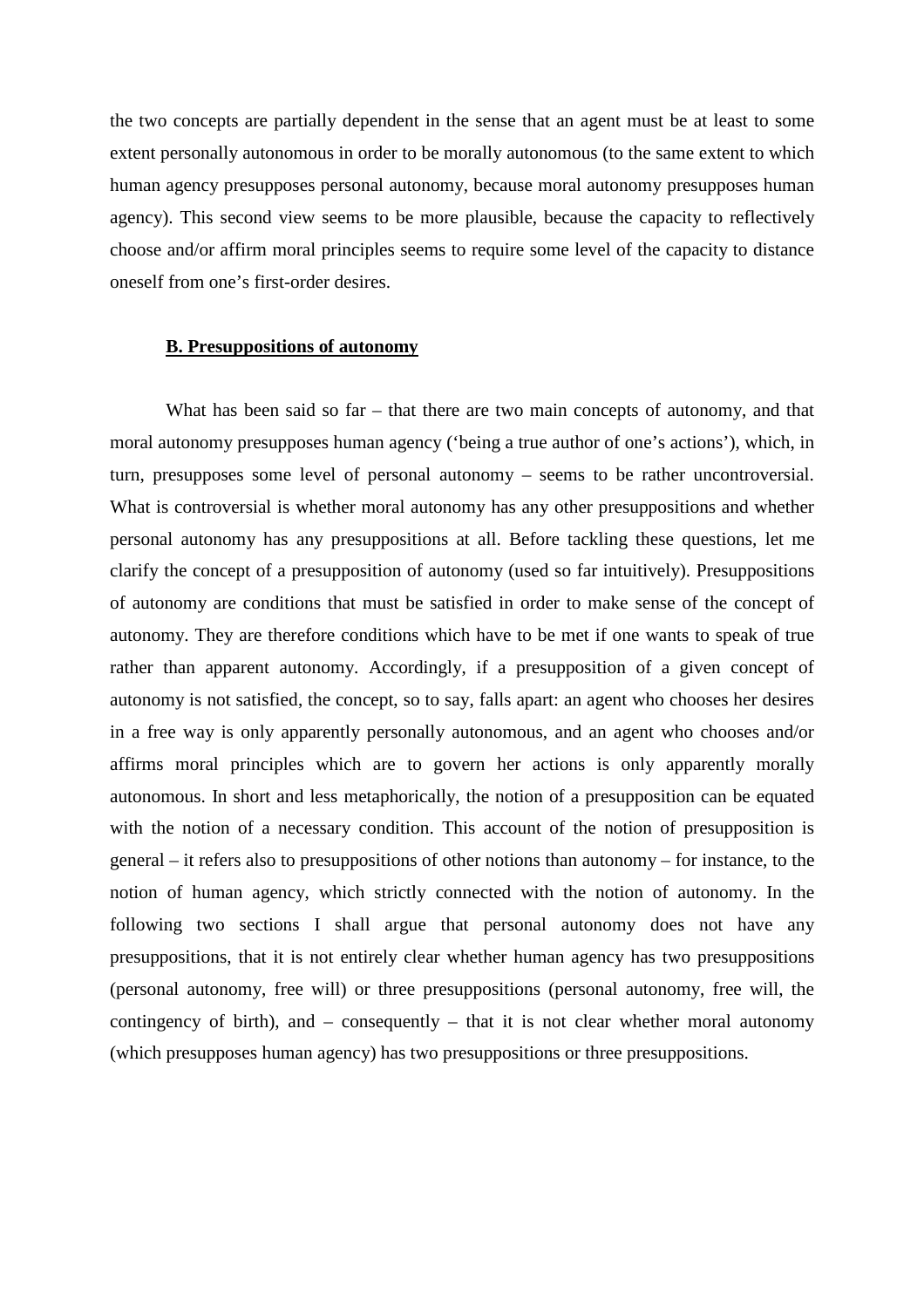## *1. Free will*

 $\overline{a}$ 

Free will can be defined as the capacity to choose alternative actions in a given situation: an agent who has chosen an action at a given time has free will if she could have chosen some other action at that time. The question arises whether free will can be regarded a presupposition of personal or moral autonomy.

Personal autonomy requires that an agent have a second-order capacity to critically evaluate and to change her first-order desires. Now, there seems to be no connection between thus understood personal autonomy and free will. There seems to be no contradiction in assuming that an agent has the above mentioned second-order capacity and does not have free-will, i.e., that she has the second-order capacity but all her thoughts, desires, actions are inevitable consequences of preceding events. In short, an agent can have the second-order capacity and simultaneously be deprived of free will. However, one may plausibly argue that even though free will is not a presupposition of personal autonomy, it is a presupposition of human agency. This is so because if an agent is deprived of free will, i.e., if her actions are just links in causal chains, then she can hardly be called 'an agent' – a *true* author of her actions. Accordingly, it seems plausible to maintain that human agency has (at least) two presuppositions – not only some level of personal autonomy but also free will. However, one could criticize this account of the relations between personal autonomy, free will and human agency by pointing out that free will *is* personal autonomy.**<sup>2</sup>** This explication of free will, though, seems to forfeit what seems to be an essential part of free will – the capacity to choose various options in a given situation, or, put alternatively, not being determined to choose a given option in a given situation. Accordingly, free will should be regarded as a presupposition of human agency, not as the presupposition of personal autonomy. Personal autonomy and free will should therefore be regarded as two *different* presuppositions of human agency.

Let me now turn to the question of whether free will is a presupposition of moral autonomy. Moral autonomy requires that an agent reflectively choose and/or affirm moral principles which are to govern her actions. Since the requirement that agent should reflectively choose and/or affirm moral principles implies that an agent should assume moral accountability for not complying with these principles, it can be said that moral autonomy implies moral accountability. And it can be plausibly argued that moral accountability for not

**<sup>2</sup>** Such explication of the notion of free will was put forward by Harry G. Frankfurt; see **H. FRANKFURT**, "Freedom of the Will"*, o.c*.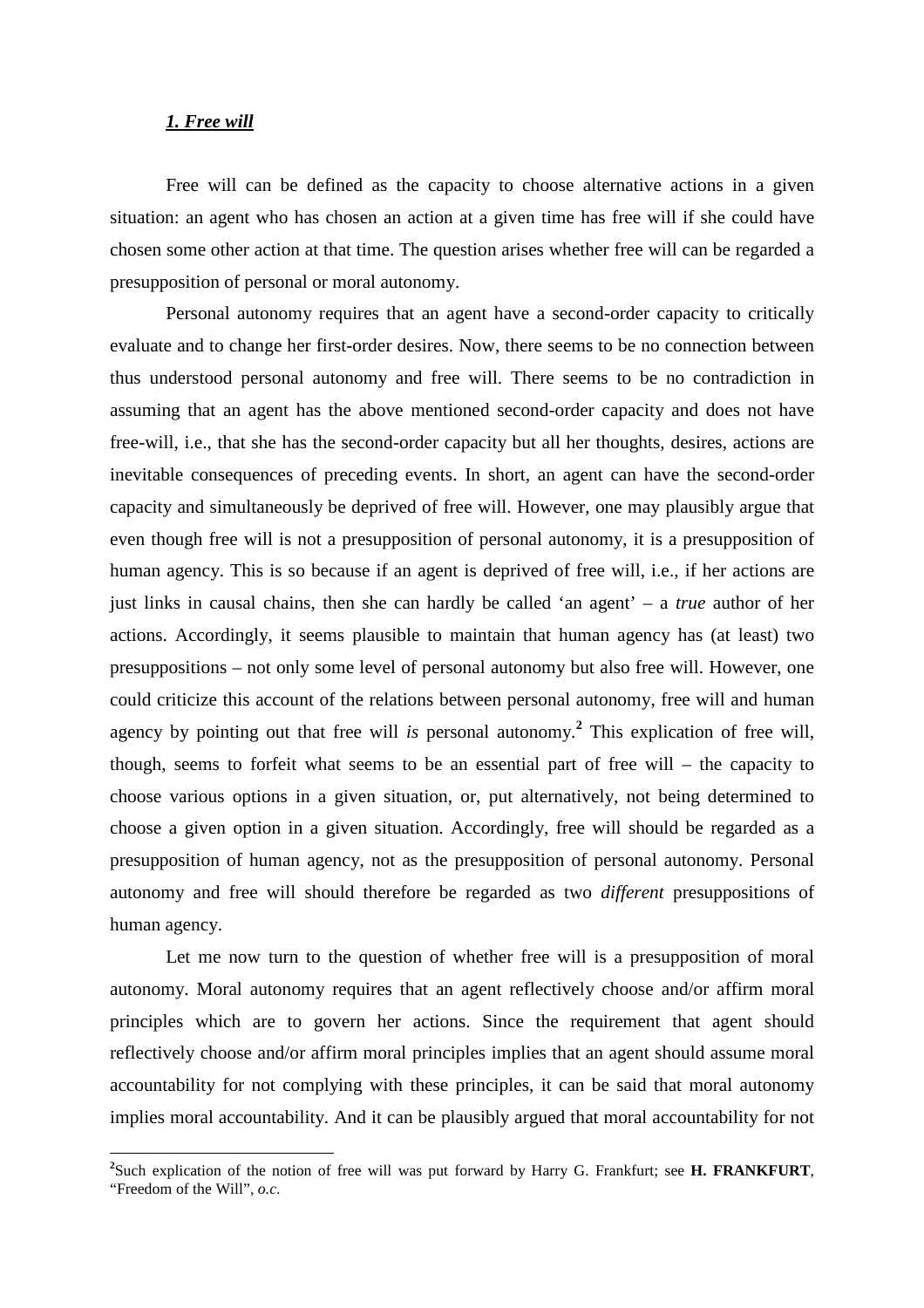complying with moral principles is justified only if the agent is not causally determined to act in a given way, i.e., if she has free will. Moral autonomy, therefore, presupposes free will. Clearly, one may argue for this just by pointing out that it is a direct consequence of the above account of the relations between personal autonomy, free will and human agency: given that some level of personal autonomy and free will are presuppositions of human agency, and that moral autonomy seems unthinkable without human agency, then moral autonomy presupposes free will (and some level of personal autonomy).

# *2. The contingency of birth*

As we shall see, the question of whether the contingency of birth is a presupposition of human agency and thereby of moral autonomy is much more intricate than the question of whether free will constitutes such a presupposition. The claim that the contingency of birth is crucial for moral autonomy was put forward by Jürgen Habermas.**<sup>3</sup>** Habermas argues that our ethical self-knowledge as a species is grounded in the fact that our genetic constitution does not depend on the will of other persons, i.e., is contingent. What Habermas means by that is that a person cannot consider herself to be a real author of her actions and – more generally – of her life if she knows that other people decided about her genetic constitution. Accordingly, a person whose birth was not contingent cannot be expected to be able to take full responsibility for her actions, and thereby cannot be morally autonomous. Habermas's argument can therefore be plausibly construed as saying that the contingency of human birth is a presupposition of human agency. This argument is very profound – it seems to capture something really important about the nature of human agency and autonomy. However, it is not easy to articulate what exactly it captures and how it should be ultimately assessed. I shall start my analysis of Habermas's argument from a remark that if this argument is correct, it is not as self-evidently correct as the argument that some level of personal autonomy and free will are presuppositions of human agency. While it is (at least, in my view) self-evident that the possession of the second-order capacity to distance oneself from one's first-order desires (personal autonomy) and the capacity to have a real choice between various first-order desires (free will) are presuppositions of human agency, there seems to be nothing self-evident in the claim that human agency requires that a subject's genetic constitution should not have been

 **3** See **J. HABERMAS**, *Die Zukunft der menschlichen Natur. Auf dem Weg zu einer liberalen Eugenik*, Frankfurt am Main, Suhrkamp Verlag, 2001. Habermas mentions that similar claim was made earlier by Hannah Arendt who (in *The Human Condition*) introduced the notion of natality as a pre-condition of human ability to initiate action.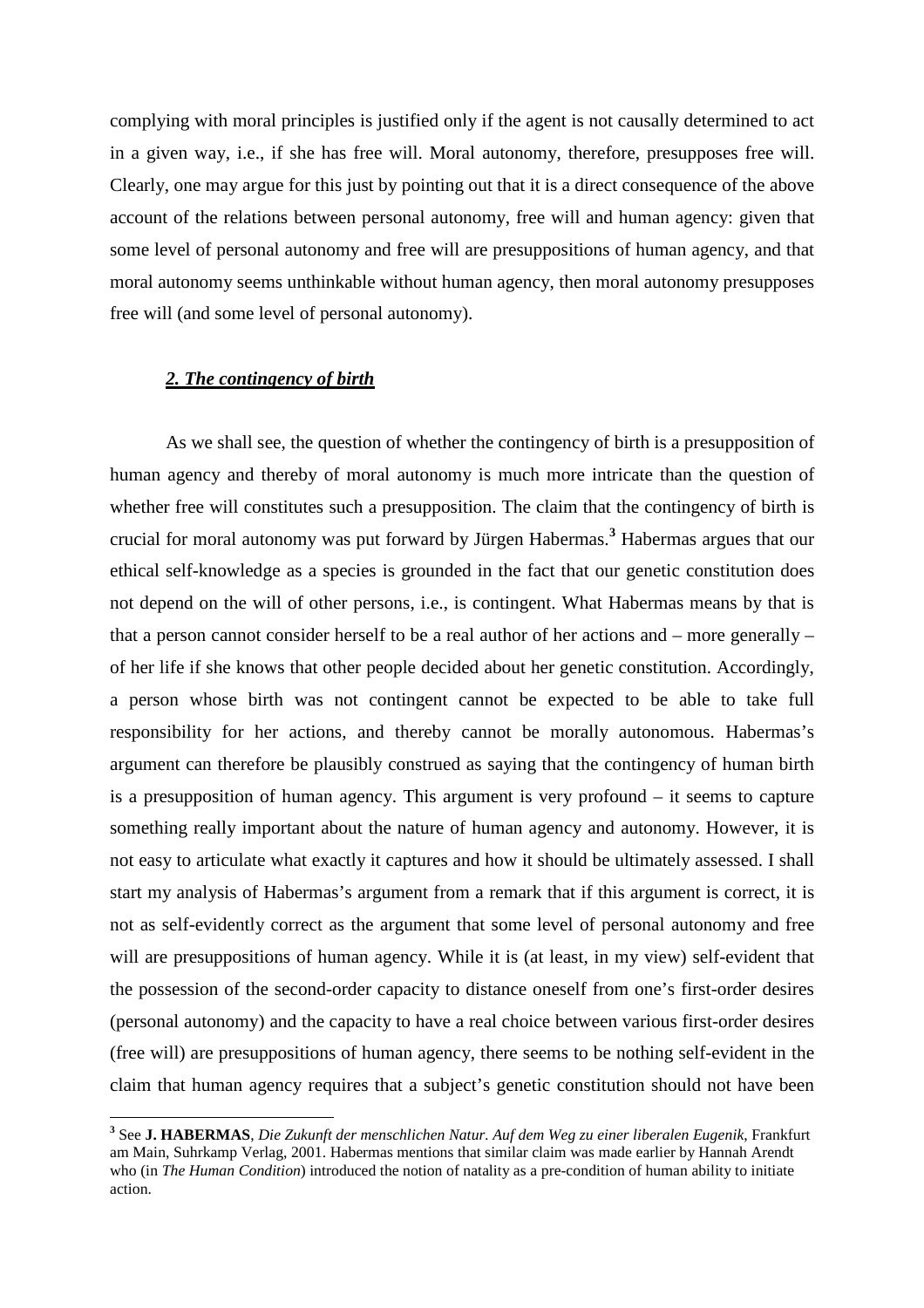designed by some other person. One might say that if a subject is personally autonomous and has free will, there seems to be nothing more needed to call her 'an agent'. Accordingly, it seems that the lack of contingency of birth does not by itself undermine human agency; it undermines it only in so far as it decreases personal autonomy beneath the 'threshold level' between agency and the lack of agency and/or violates her free will. Therefore, on this interpretation of human agency, contingency of birth is not a presupposition of human agency. Is therefore Habermas's claim that contingency of birth is a presupposition of human agency untenable? The matters are not so simple. There seem to be two main ways of defending this claim – one may call them 'philosophical' and 'psychological'. The philosophical way consists in pointing out that if we *really deeply* understand the concept of human agency as the concept of *true authorship* of one's actions, we cannot fail to notice that this concept requires the contingency of birth; absent the contingency of birth, our authorship is not 'true', for the simple reason that we were designed not just by chance (which, on this argument, is a condition of our being true authors of our actions) but by some other person's conscious will. This way of defending Habermas's argument, however, encounters serious difficulties. First, one repeat the above made remark that the conception of human agency as based on personal autonomy and free will is sufficiently profound, so that there is no need to make it still 'more profound' by positing a somewhat obscure condition of the contingency of birth. Second, one may point out that, contrary to what Habermas seems to assume, the contingency of birth is an all-or-nothing notion. It is true that either a birth is contingent or not. However, it is also true that there is a fundamental difference between a negligent and substantial intervention in the embryo's genotype. On Habermas's view both types of intervention seem to undermine human agency to the same degree, while on the view that the contingency of birth is not a presupposition of human agency, they undermine human agency in varying degrees – depending on how they affect the presuppositions of human agency (personal autonomy and free will). The latter view seems more plausible. What's more, the view that the contingency of birth is a presupposition of human agency gives rise to a counterintuitive conclusion that an elimination of an embryo's genetic defects (i.e., negative genetic engineering) with a view to enabling the child's normal functioning as a human being undermines her agency (whereas, in fact, it would be right to say that it enables her agency). This counterintuitive conclusion can be avoided if we reject the claim that the contingency of birth is a presupposition of human agency. The psychological way of defending Habermas's argument, in turn, consists in asserting that a person who is aware that her birth was not contingent, i.e., that her genetic constitution was consciously shaped by other people, is unlikely to feel herself to be a true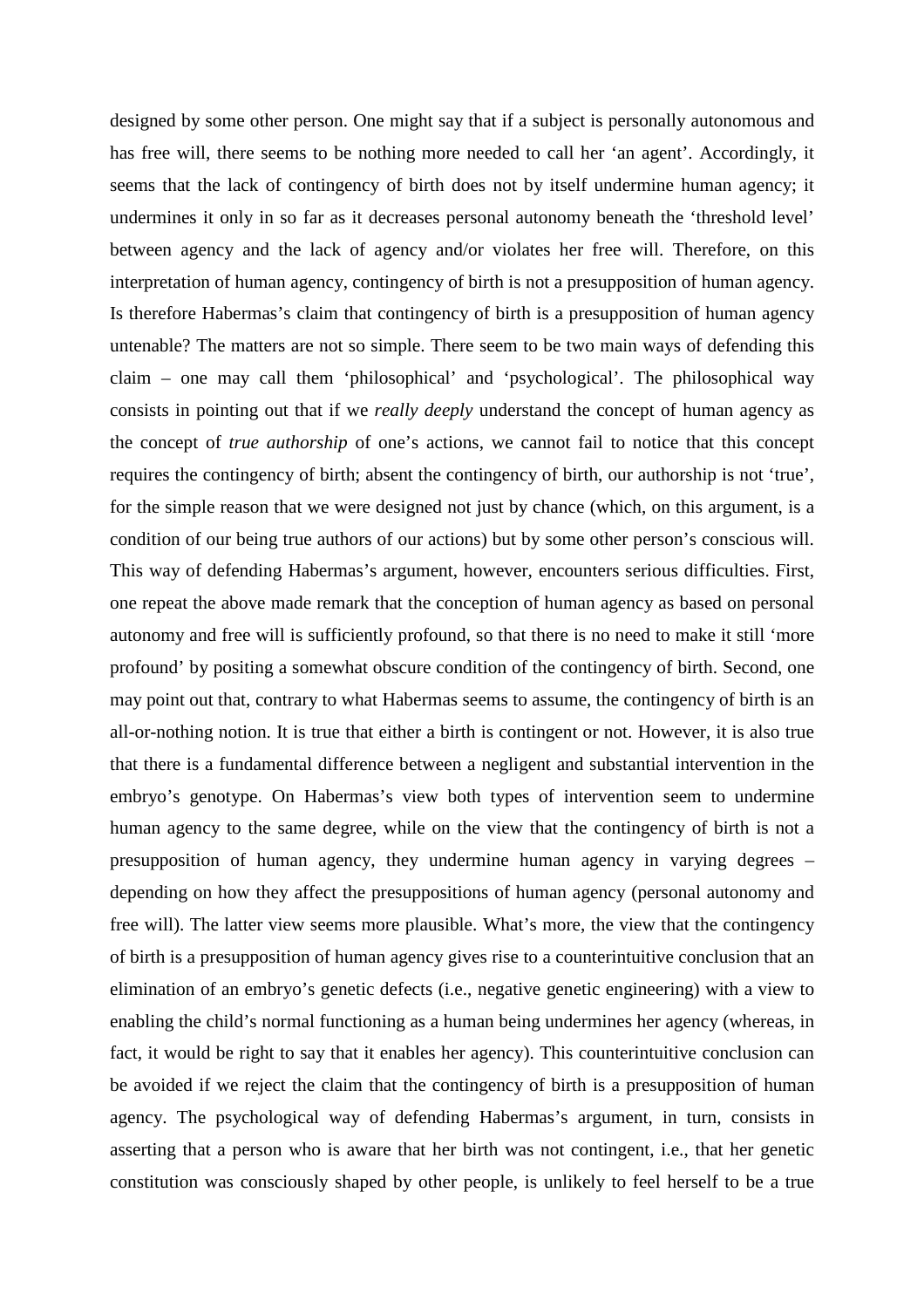agent and thereby is unlikely to be able to reflectively choose and/or affirm moral principles which are to govern her actions, and, consequently, to accept moral accountability for compliance with these principles. One can respond to this argument by saying that this feeling of the lack of agency which an agent is likely to experience if she knows that her birth was not contingent can be eliminated by rationally arguing to her that the necessary and sufficient conditions of agency are personal autonomy and free will (or, if possible, by not revealing to her the information about the non-contingency of her birth). However, one could strengthen the psychological argument by claiming that such rational argumentation is not sufficient to eliminate this feeling, as this feeling is overwhelming, not open to rational argumentation about the bases of agency. Whether this feeling can be of such kind is an empirical question. In my view, it is rather implausible to maintain that it can. But even if it could, what would it show? Clearly, it would not show that contingency of birth is a presupposition of human agency. It would only show that a person who knows that her birth was not contingent is likely to experience a difficulty with feeling herself the true author of her actions and thereby with taking full responsibility for her actions. But, let me repeat the point already made, by virtue of this fact the contingency of birth would not become a presupposition of human agency.

To sum up, the foregoing considerations seem to support the claim that contingency of birth is not a presupposition of human agency and thereby of moral autonomy. It is difficult, though, to provide a conclusive argument for this claim. Especially, it will be difficult to convince someone who just posits that the *profound* conception of human agency implies the contingency of birth. Therefore, given that it is not entirely clear what the presuppositions of human agency and thereby of moral autonomy are, one should distinguish two competing conceptions of moral autonomy (the arrows on the figures point to presuppositions of a given concept):

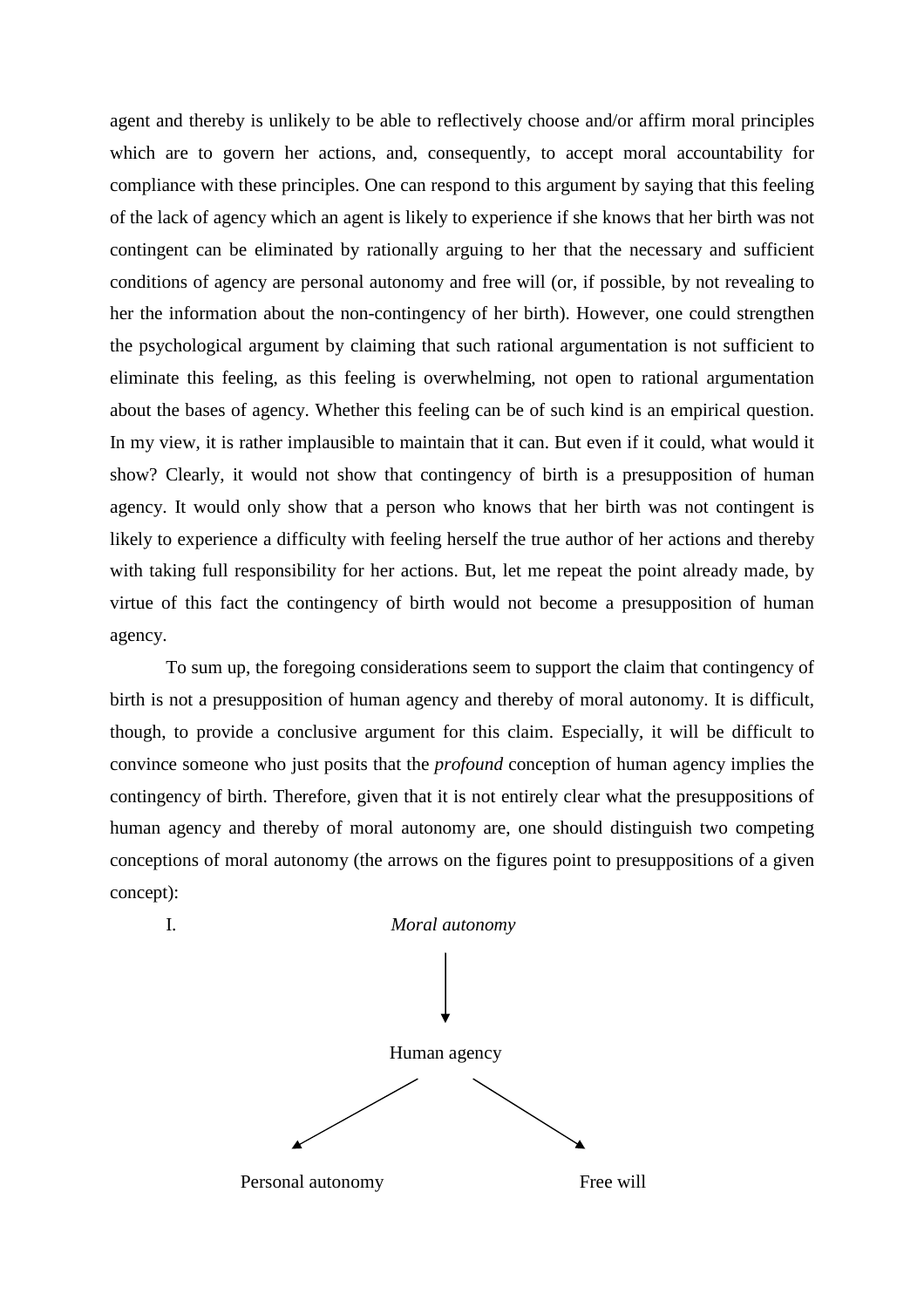

### **III. Genetic enhancement**

Before passing to the problem of whether genetic enhancement violates human autonomy, it is necessary to distinguish two markedly different types of genetic enhancement (the distinction to be presented is widespread in the relevant literature**<sup>4</sup>** ). The first type, which I call 'directed genetic enhancement', consists in that a decision-maker (e.g., parents) has an embryo's genotype modified in such a way that the embryo's development is strongly determined to proceed in a certain definite direction (i.e., a child is strongly determined to choose a given way of life wished by the decision-maker). The second type, which I call 'allpurpose genetic enhancement', consists in that a decision-maker (e.g., parents) has an embryo's genotype modified in a way that increases the embryo's overall capacities and powers to effectively pursue various life careers but does not determine the choice of any of those careers. Three additional remarks regarding the notion of genetic enhancement seem to be in order. First, when I speak of genetic enhancement and its influence on human autonomy, I mean a situation in which some decision-maker decides to enhance the nature of an embryo through genetic engineering, not just eliminate its defects that would preclude the embryo's normal functioning as a human being; I mean, then, positive, not negative, genetic engineering. Incidentally, it is worth noticing that negative genetic engineering does not seem to pose serious problems in the context of autonomy (unless, as mentioned, one assumes that

 $\overline{a}$ 

**<sup>4</sup>** For a discussion of various aspects of genetic enhancement see, e.g., **J. HARRIS**, *Enhancing Evolution. The Ethical Case for Making Better People*, Princeton, Princeton University Press, 2007; **M. J. SANDEL**, *The Case against Perfection*. *Ethics in the Age of Genetic Engineering*, Cambridge MA., Harvard University Press, 2007; **P. VEZZONI**, *Il futuro e il passato dell'uomo*. *Considerazioni sull'evoluzione umana*, Milano, Bruno Mondadori, 2006.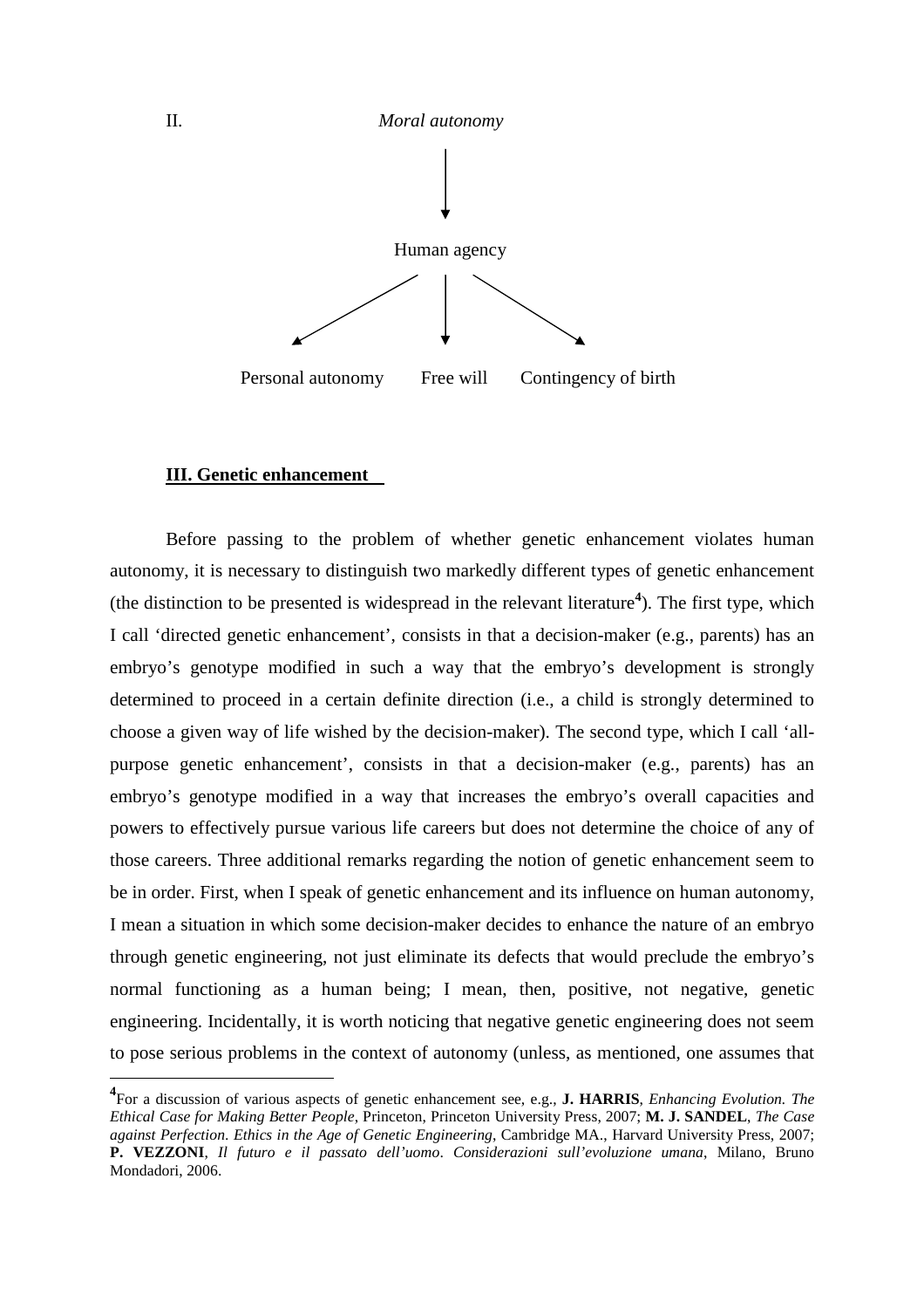contingency of birth is a presupposition of human agency): it enables a child's proper functioning of human beings, and therefore it enables her/his autonomy. Second, since the decision-maker may be – but does not have to be – the child's parents (the decision-maker may be, e.g., the state), the situation may take place both in the context of 'liberal eugenics' and in the context of 'authoritarian (state) eugenics'; the crucial point is only that some decision-maker decides to improve the other human being's – an embryo's – nature through genetic engineering. Third, an essentially different situation arises when a decision-maker uses genetic engineering to improve her own nature. In this situation genetic enhancement does not seem to pose any obvious threat to autonomy. It may be an expression of one's personal autonomy or not, depending on whether a subject has freely chosen her first-order desire to undergo a genetic improvement or not. And, depending on concrete effects of this improvement, it may diminish, increase, or leave intact her personal and moral autonomy.

### **IV. Does genetic enhancement violate human autonomy?**

The answer to the question of genetic enhancement violates autonomy will depend on which conception of moral autonomy one accepts.

If one accepts the conception I of moral autonomy, then the answer will comprise the following theses:

(1) Directed genetic enhancement diminishes personal autonomy. This is so because by determining an agent through genetic engineering to choose a concrete life career or at least to be capable of choosing from a smaller set of life careers than she would have been without the genetic intervention, one undermines the effectiveness of her second-order capacity to freely choose her goals. However, directed genetic enhancement does not have to affect moral autonomy. As argued, moral autonomy is only partially dependent on personal autonomy. Accordingly, the violation of personal autonomy will also be a violation of moral autonomy only if the violation of personal autonomy is so substantial as to make personal autonomy fall beneath 'the threshold level' between agency and the lack of agency.

(2) All-purpose genetic enhancement does not diminish personal autonomy and does not affect in any way moral autonomy. *Au contraire*: all-purpose genetic enhancement increases a subject's personal autonomy, as it widens the range of goals from among which she can choose those goals she wishes to be *hers*.

If one accepts the conception II of moral autonomy, then the answer to the question of whether genetic enhancement violates autonomy will be composed of the following theses: